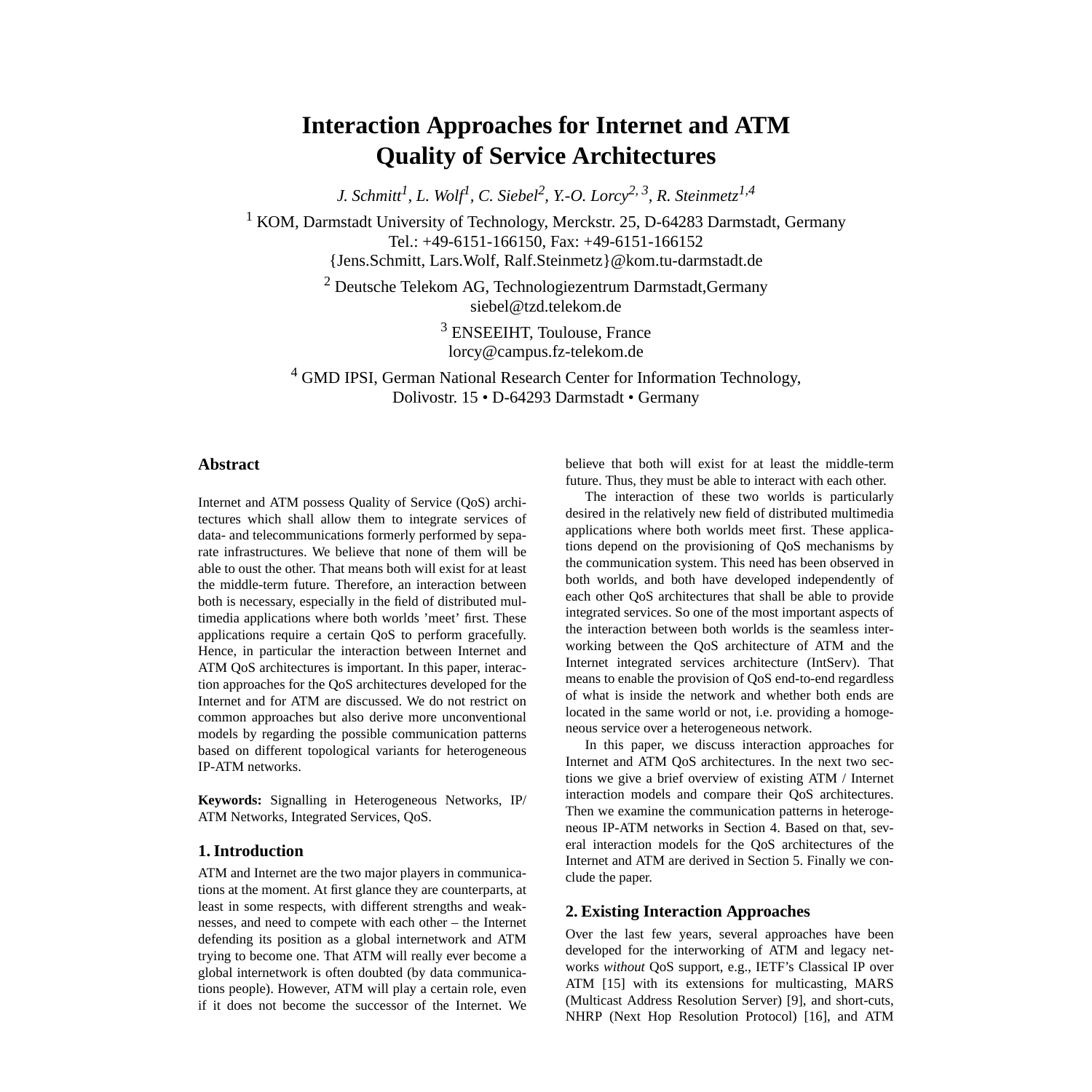Forum's LAN Emulation (LANE)[\[3\]](#page-6-0) and Multi-Protocol over ATM (MPOA)[[4\].](#page-6-0) IP switching [\[17\]](#page-6-0) and similar solutions can be seen as more revolutionary approaches, which try to identify data flows and build up VCs (Virtual Circuits) for them if they seem to be long-lived. The signalling protocols that build up the VCs are especially tuned for this kind of purpose and are no longer the original ATM signalling protocols. So IP Switching might be viewed not as an interaction approach with ATM, but as a competing approach to ATM since essentially only the switching hardware of ATM is being used.

All these approaches do not support data flows requiring a predictable QoS since they were designed for asynchronous data communication only. Further approaches try to integrate IntServ and ATM's QoS architecture by extending these existing approaches for asynchronous data communication. In this paper we reconsider whether this is sufficient.

A different approach has been taken by AREQUIPA [\[1\]](#page-6-0) where ATM endsystems try to detect whether ATM connectivity is existing up to the communication peer. If this is the case, an ATM connection is set up for further communication. This approach is only viable if end-to-end ATM connectivity exists.

# **3. Comparison of ATM and Internet QoS Architectures**

In Figure 1 the most important components of both QoS architectures and their approximate semantic mapping onto each other is illustrated. We base our comparison on the latest (at the time of writing) specifications of the ATM Forum ([\[6\], \[7\]](#page-6-0)) and the proposed standard RFCs of the IETF ([\[12\],](#page-6-0) [\[19\],](#page-6-0) [\[21\]\)](#page-6-0).



*Figure 1:* Mapping between ATM and IntServ components (based on [\[2\]](#page-6-0)).

Both architectures have very different capabilities and characteristics with regard to the signalling (the QoS procedures) and the QoS models (the QoS declaration or interface), but these discrepancies have to be overcome when interworking between ATM's QoS architecture and the IntServ architecture. We look at the QoS models and procedures separately.

#### **3.1 QoS Models**

The most salient differences between the QoS models, i.e. the ATM TM 4.0 ([[6\]\)](#page-6-0) and the Integrated Services (IntServ) specifications ([\[19\],](#page-6-0) [\[21\]\)](#page-6-0), are:

- packet-based vs. cell-based traffic parameters and performance specifications,
- the handling of excess traffic (policing): tagging or dropping vs. degradation to best-effort,
- and of course different service classes and corresponding traffic and service parameters.

While the traffic characterization of both QoS models is quite similar (token bucket rate+token bucket size/depth vs. PCR/SCR+MBS/MCR\*), the service definitions differ substantially, such that a one-to-one mapping seems to be too 'semantic-lossy'. Thus we think a mapping might have a dynamic or even adaptive n:m character, i.e. the mapping is not fixed, it might adapt itself and one service class of Int-Serv might, depending on the actual values of the specified parameters, be mapped on different service classes in ATM and the other way around.



*Figure 2:* Mapping of Service Classes/Categories between ATM and IntServ.

That the service classes of ATM do not fit together very nicely, can be seen with IntServ's Controlled Load (CL) service which seems to have no equivalent in ATM. That is due to the fact that the applications for which CL is attractive are adaptive applications (also supported by the dynamicity of IntServ's QoS provision, something considered but not yet implemented in ATM signalling), while in ATM's service model adaptive applications seem to be not sufficiently recognized.

Although IntServ's Guaranteed Service (GS) maps easier onto ATM's QoS model there is still no one-to-one mapping possible. While for token buckets with a small depth CBR (Constant Bit Rate) seems to be the right choice as a service category, for larger values of the token bucket depth this would lead to wastage of bandwidth. Therefore to allow for a variable source not to waste too much band-

<sup>\*.</sup> PCR = Peak Cell Rate, SCR = Sustainable Cell Rate, MBS = Maximum Burst Size, MCR = Minimum Cell Rate.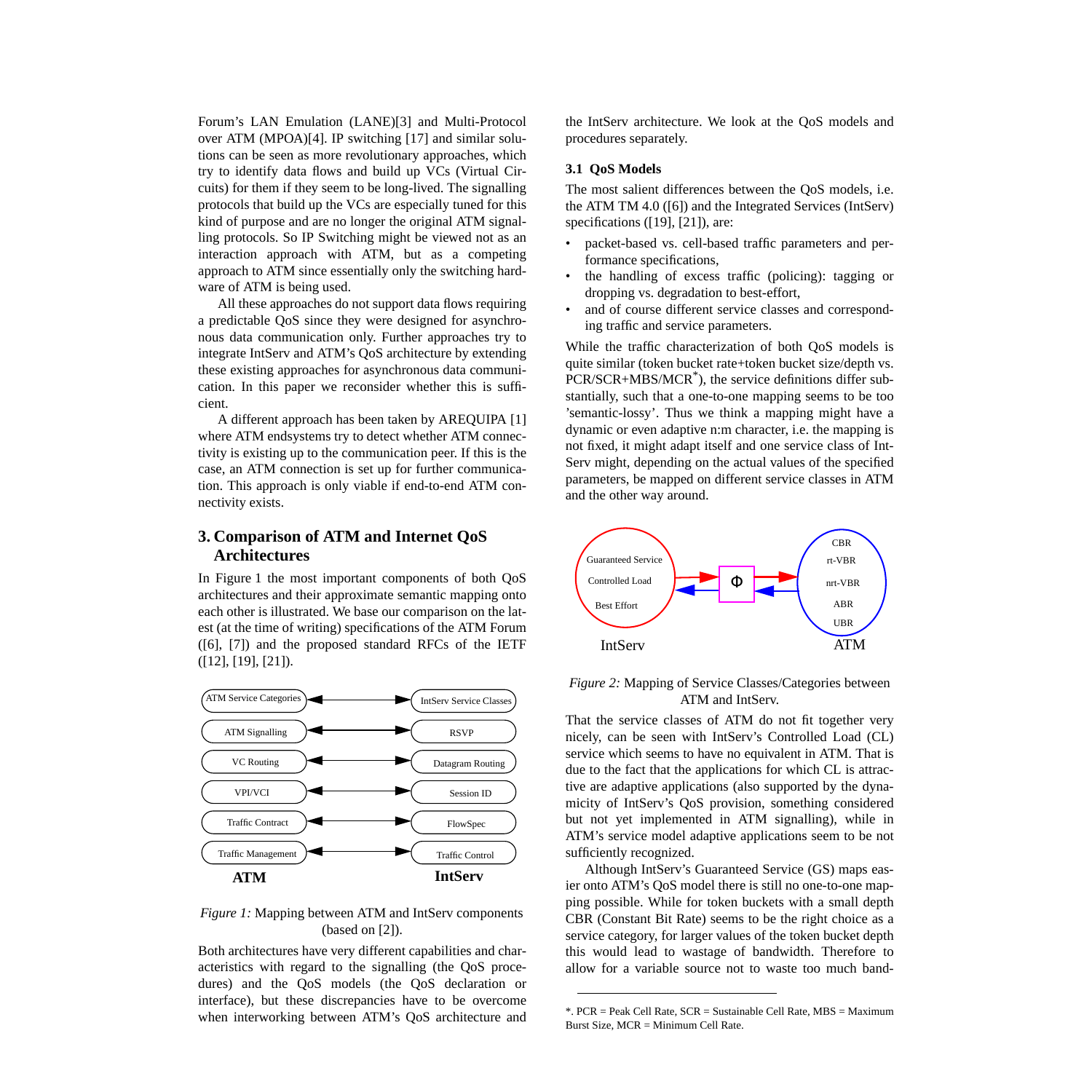width, GS should rather be mapped onto rt-VBR (real-time Variable Bit Rate) if the ratio of token bucket depth and token bucket rate exceeds a certain threshold value.

Besides the mapping of the service classes also the QoS parameters have to be mapped. While the two parameter sets certainly have an intersection, they are neither a subset nor a superset of each other, thus making an easy mapping impossible. A practical problem in this area is that the parameters are specified in different units: bytes vs. cells, and thus must be translated into each other taking into account the encapsulation and padding overhead.

Another problem is the treatment of non-conforming traffic, which in IntServ becomes best-effort traffic while it is at best being tagged (CLP (Cell Loss Priority) bit  $= 1$ ) in ATM (but could also be directly discarded depending on policies). Therefore, this traffic is treated worse than ATM's best-effort traffic (UBR (Unspecified Bit Rate) or ABR (Available Bit Rate)). This means that traffic that is nonconforming in front of the ATM cloud would be treated better than traffic which does not conform inside the ATM cloud – an obvious mismatch.

A further QoS model mapping problem is caused by the fact that the traffic specification given by the end-systems might not represent the actually generated traffic inside the network, although applications adhered to the traffic contract. This is due to the fact that schedulers can only achieve an approximated fluid model. Therefore reservations based on the traffic description given by the application might lead to situations where the policing functions of the ATM network might throw away data, which was conformant when entering the IP network but non-conformant when entering the ATM network. This is however not the application's fault and hence it should not be punished for it.

Another problem arises from the IntServ concept OPWA (One-Pass with Advertising [[18\]\).](#page-6-0) This uses a socalled AdSpec to give the receivers an idea of which QoS they could expect from the network. So the question is how to advertise the ATM cloud, which might consist of a very complex ATM network that from IntServ's perspective is however seen as one single hop.

### **3.2 The QoS Procedures**

While it is not easy to map the QoS models of the Internet and ATM, it is even more difficult to map their QoS procedures onto each other. This is due to the fact that they are built upon very different paradigms. While the signalling protocols of ATM are still based on the call paradigm used for telephony, the IETF viewed the support of a flexible and possibly large-scale multicast facility as a fundamental requirement. The most prominent differences between RSVP (Resource reSerVation Protocol [[12\]\)](#page-6-0), which can be viewed as the Internet's signalling protocol, and ITU-T's Q.2931, on which all ATM signalling protocols are based, are discussed in the following.

#### *Heterogeneous vs. Homogeneous QoS*

While ATM only allows for homogeneous reservations, RSVP allows heterogeneity firstly for different QoS levels for receivers and secondly for simultaneous support of QoS and best-effort receivers. This mismatch in the semantics of RSVP and Q.2931 is a major obstacle to simple solutions for the mapping of the two.

#### *Dynamic vs. Static QoS*

RSVP supports a dynamic QoS, i.e. the possibility to change a reservation during its lifetime. ATM's signalling protocols however have so far been providing only static QoS (QoS renegotiations are currently under discussion as possible future extensions of ATM signalling protocols).

## *Receiver- vs. Sender-Orientation*

The different designs with regard to the initiation of a QoS reservation reflect the different attitudes regarding centralized vs. distributed management, and also that the IntServ architecture had large group communication in mind while the ATM model rather catered for individual and smaller group communications.

#### *Hard State vs. Soft-State*

The discrepancies between the ATM QoS architecture and the IntServ architecture in how the state in intermediate systems is realized is another major obstacle to the interworking of both worlds since it leads to very different characteristics of the two QoS architectures. The soft-state of RSVP leads to a robust behavior of the protocol in case of link failures, whereas ATM's hard state is rather fragile to such situations. Yet, on the other hand hard state allows for a much more accurate and reliable QoS provision since RSVP can principally never guarantee that the QoS that was 'promised' by the network to the application can be hold up for the whole duration of the session even if no link failure or similar situations occur.

## *Resource Reservation Independent or Integrated with Setup/Routing*

The separation of RSVP from routing leads to asynchronicity of reservation and flow setup, and furtherly enables an independent evolution of routing and resource reservation mechanisms. Another advantage is the easy support of dynamic QoS. However a possibly major disadvantage in future may be that QoS routing is much more difficult to achieve than with ATM's integrated connection setup/ resource reservation mechanism (P-NNI [\[5\]](#page-6-0) already supports a form of QoS routing).

#### *Multicast Model*

A further issue is the mapping of the IP multicast model on the signalling facilities in ATM for multi-party calls. While IP multicast allows for multipoint-to-multipoint communication, ATM only has point-to-multipoint VCs to emulate IP multicast by either meshed VCs or a multicast server. These are both workarounds which can be shown to be sub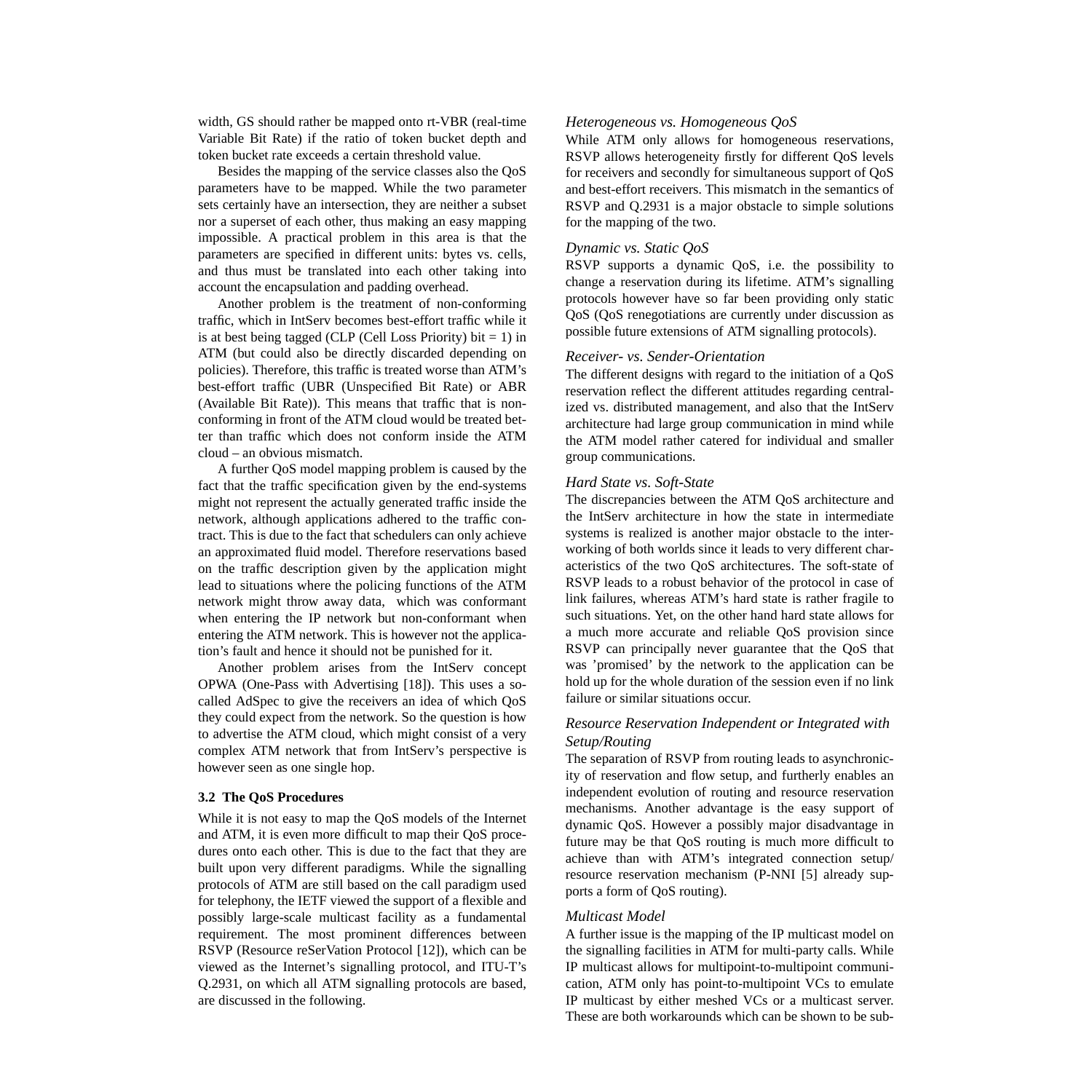<span id="page-3-0"></span>optimal for certain scenarios [\[20\].](#page-6-0) The proposed solution at the moment is MARS which however does not seem to be scalable enough for some applications envisioned in the Internet like DIS (Distributed Interactive Simulations), with around 10,000 group members joining and leaving rapidly.

#### *Transmission of Control Messages*

While in ATM separate control channels are used for the transmission of control messages of the signalling protocols, RSVP uses best-effort IP to send its messages.

Problematic is that both architectures are still changing quite rapidly, parameters are added and abandoned, new service categories are introduced and earlier ones are abandoned, etc. However, on the other hand these changes could also alleviate the mapping .

It shall be emphasized once more that many of the differences in signalling can be traced back to the roots of the two signalling mechanisms: RSVP is based on the observations made during the experimental MBone multicasts of the IETF meetings and therefore multicast is seen as very closely related to QoS in the IETF [\[11\].](#page-6-0) Q.2931 on the other hand is based on the traditional POTS (Plain Old Telephone System) signalling and its successor N-ISDN with its signalling protocol Q.931.

Among the capabilities of RSVP which are not supported by ATM are the most important: dynamic and heterogeneous QoS, and sharing and aggregation mechanisms for scalability within a session. These are characteristics which are especially useful in the multicast case.

Capabilities of ATM which are not being (well) supported by IntServ: the accurateness of QoS over the whole lifetime of a connection, the bidirectionality of unicast connections, and the scalability with regard to the number of sessions.

Besides the integration of the QoS models and signalling procedures a practical, realizable solution needs to integrate further components as the security frameworks and the pricing/billing/accounting or policy control framework of both worlds. However these framework components have neither in ATM nor in the Internet reached a consensus, and have so far been postponed so that the interaction between those not yet existing components is difficult to anticipate.

In the next section we will enumerate all possible interaction patterns between ATM and Internet in order to identify the most important ones, which should be supported by an interaction model.



*Figure 3:* Possible Interactions between Internet and ATM.

# **4. Enumeration of Interaction Patterns**

Based on topological observations we can derive three potentially possible interaction approaches (see Figure 3):

1. Communication between IP end-systems with an ATM subnet on the transmission path, e.g., IP-E1 wants to send data to IP-E2 (IP-E1→IP-N2→ED1→ATM-N1→ ED2→ IP-N2→IP-E2), symbolized by communication pattern 1 (CP1) in Figure 3. An example for this is an Internet videoconference, which would certainly be happy to utilize ATM's QoS abilities when transmitting over an ATM subnet.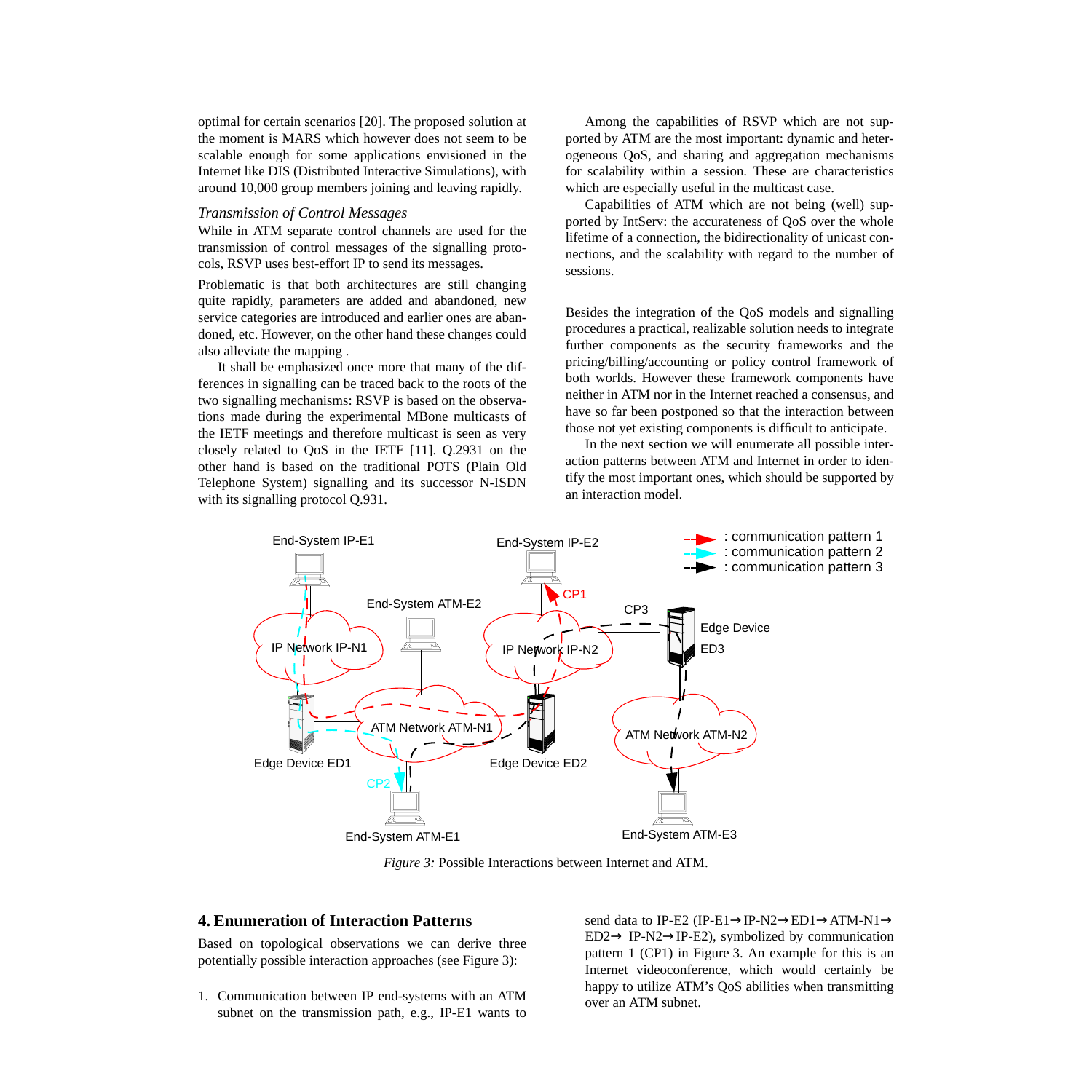- <span id="page-4-0"></span>2. Communication between an ATM end-system and an IP end-system, e.g., IP-E1 would like to send data to ATM-E1 (IP-E1→IP-N2→ED1→ATM-N1→ATM-E1), symbolized by CP2 in [Figure 3.](#page-3-0) An example application for this communication pattern could again be a videoconference, which however this time consists of some participants with IP-connectivity and some with ATMconnectivity.
- 3. Communication between ATM end-systems with an IP subnet on the transmission path, e.g., if ATM-E1 wants to send data to ATM-E3 (ATM-E1→ATM-N1→ED2→IP-N2→ED3→ATM-N2→ATM-E3), symbolized by CP3 in [Figure 3.](#page-3-0) An example application for this could be the connection of two ATM LANs via the Internet for the purpose of building up a virtual private network. In order not to lose too much of the guarantees given by ATM, it would be favorable to be able to utilize IntServ/RSVP flows for the linking of the two ATM LANs.

Although in RFC 1821 [\[10\]](#page-6-0) similar topological observations are made, it considers only CP1 in more detail. In the same vein are all IETF models for the interaction between IntServ and ATM's QoS architecture based on the support of that pattern. We do not think that it is necessarily sufficient to constrain on one of the possible communication patterns. However which of the communication patterns are really worthwhile being investigated is in our opinion an open issue which depends on the topology of the future networking infrastructure. We perceive two possible topological scenarios with two variants each for a future IP/ATM network:

- 1. ATM in the core of the network surrounded by other network technologies to which users might be connected. This might not be realistic in the Internet, yet it is at least possible for corporate networks. With this scenario, we can restrict the view on patterns CP1 and CP2. The two variants depend on whether ATM will be able to come to the desktop or not. If ATM will really play a significant role in the LAN environment or for residential users, then both patterns, CP1 and CP2, have to be taken into account. If ATM will only be a WAN solution then a possible interaction model only needs to care about CP1.
- 2. The alternative scenario is that ATM is just one of many link layer technologies. In this case all communication patterns might have some importance, even CP3. Again the variants of this scenario depend on the question whether ATM will make it to the desktop or not. If ATM will not be solely a WAN solution then all three communication patterns will have to be taken into consideration. Otherwise, i.e. if ATM will be one of many WAN technologies, mainly CP1 (and sometimes also CP3) will have to be supported by the interaction model.

Whether ATM will play an important role on the desktop depends on various factors, e.g., costs, technical suitability, manageability, and the availability of native ATM applications. The latter depends on the fast introduction of a standardized ATM API (Application Programming Interface) and how it is accepted by application programmers which are used to TCP/IP applications and APIs, but have mostly no experience with native ATM-mode applications. Also, TCP+UDP-based applications have the advantage of providing support for heterogeneity. Besides the slow deployment of an ATM API, another argument often raised against the vision of ATM on the desktop is that there is a large gap between the services demanded by applications and the services provided by ATM. Here a mapping of cell-level guarantees and services to something more meaningful for applications like packets or frames would be needed. There seems to be at least one layer of abstraction missing - may be a perfect gap for IntServ to fill out and continue IP's dominance on the desktop.

Another point, only seldom considered, is that the interaction approaches should also be made dependent on what the purpose of the internetwork is: global internetwork, private internetwork with centralized administration and control (of network engineering and protocol usage), or private internetwork with distributed management by independent organizations but on a scale that is still moderate. The global case will probably be dominated by Internet technology due to its support of heterogeneity. The last two cases might be a niche for ATM – homogeneity may be achieved at least in the backbone, especially in the centralized case.

# **5. Interaction Models**

#### **5.1 Traditional Model (Straightforward Solution)**

The traditional model serves situations corresponding to pattern CP1, however since it is straightforwardly implemented it does not make clever use of the features provided by ATM. ATM SVCs (Switched Virtual Circuit) or PVCs (Permanent Virtual Circuit) are used as fast bit pipes and the QoS provisioning is done solely by the IntServ architecture. This is essentially Classical IP over ATM 'abused' for IntServ, which is of course principally possible and inexpensive in terms of invested effort, but ignores all the features provided by ATM and is very expensive in terms of usage of resources. It operates on ATM as if it were a 'dumb' point-to-point network or a leased line and does not makes any use of the features provided by ATM like the VC model (which allows for a presorting of flows on the data link layer), bandwidth management, or traffic management (traffic control and scheduling in hardware). Instead it duplicates these functions in the IntServ architecture (in software, which is usually less efficient).

This represents the most hostile approach to ATM and neglects the capabilities of ATM signalling as far as possible and therefore neglects many of the good features of ATM, but on the other hand avoids its complexities as well.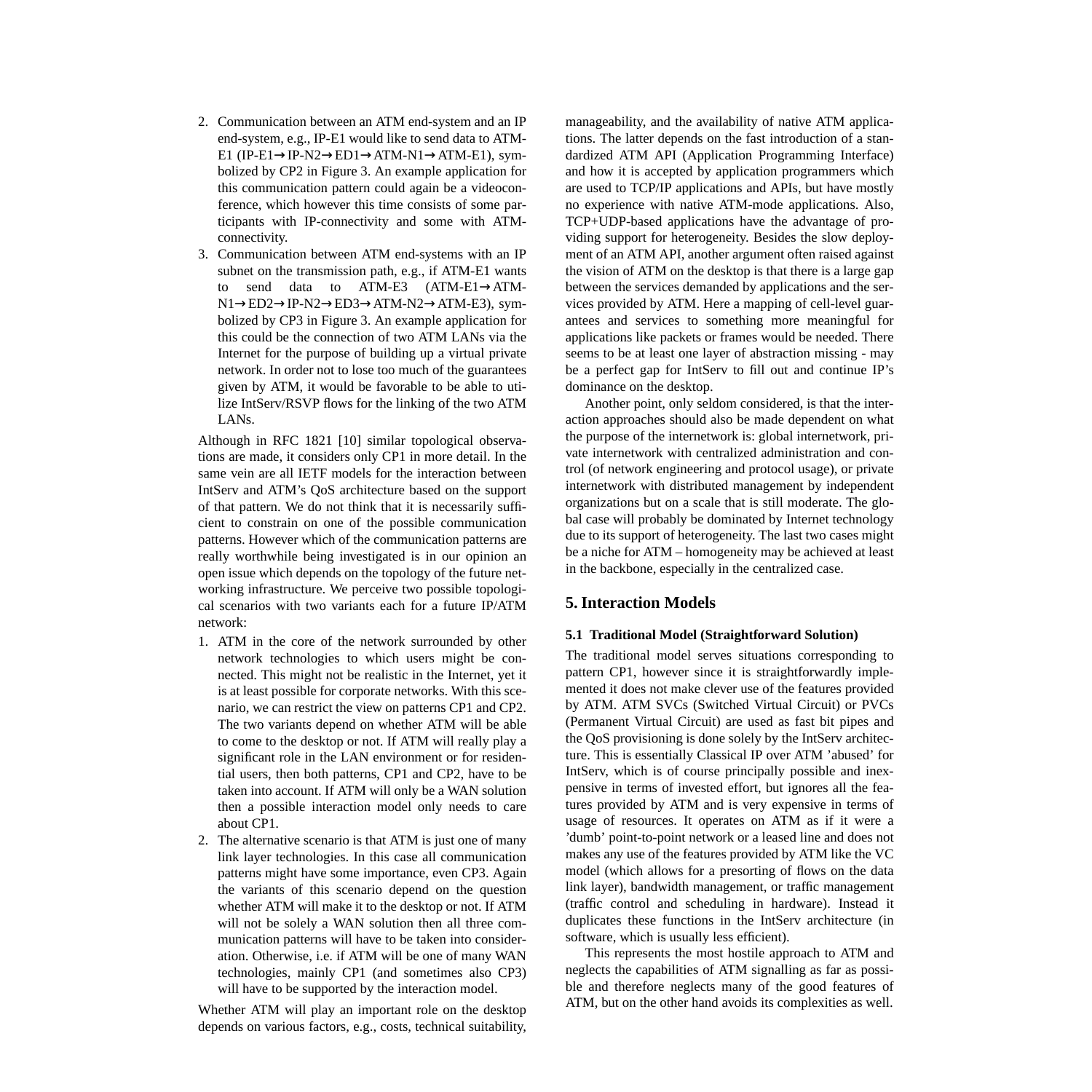There is much less implementation complexity in the traditional model compared to other approaches. Despite of its obvious deficiencies it must be seriously analyzed with regard to the performance loss and resource wastage it incurs in comparison to the more sophisticated models. In the traditional model, ATM is viewed as a black box while the other approaches show a tendency to more and more regard the internals of ATM.

#### **5.2 ATM Subordination Model**

The ATM subordination model is an extension of the traditional model but tries to make use of the ATM features as far as possible. ATM is still viewed as a subnet providing services for the IntServ architecture.

There are two different forms how the interaction can be designed. ATM could be aware of the interaction (and be adapted) *or* ATM remains unaltered and is passively used by IntServ with all its constraints. In the latter case, the IP over ATM signalling would have to be adapted, since the ATM QoS architecture would be regarded as fixed. For the former, there are radical approaches which want to do away with the ATM signalling and install a completely new signalling for ATM especially in support of overlaying an IP network over ATM. IP Switching approaches might be regarded as examples of this approach if they are extended to use RSVP as an explicit mechanism to set up VCs. This approach is also called 'ATM under IP' [\[17\]](#page-6-0), showing literally the active subordination of ATM to the Internet. However most approaches take the more pragmatic passive subordination of ATM which regards ATM signalling as fixed. Furthermore, the extensions to ATM signalling and the changes to the IntServ architecture may be regarded as steps towards each other.

The IETF favors the passive ATM subordination model [\[14\]](#page-6-0) since they view ATM as an important link layer technology, whose QoS capabilities should be utilized by an Integrated Services Internet. However, the IETF does not consider a more integrated solution of the QoS architectures as we will present one in the next subsection. The reason is that most people active in the IETF expect ATM to be solely a WAN solution, and may be *the* WAN solution presenting the backbone of a future Internet, however ATM will never make it to the desktop in their view. So a good solution could be to regard RSVP/IP and ATM as complementary techniques, where ATM is at the core, a place where its QoS routing feature is very desired, and RSVP/IP is at the edges of the network, where its ease of use is well desired. So they should not be considered as opponents but rather as partners, though still on a provider-user basis.

### **5.3 Partnership/Competitor Model**

The partnership/competitor model serves situations where the pattern CP2 applies, i.e. communication between ATMand IP-connected end-systems on a peer-to-peer basis. Hence, it may also be called peer model or integrated model since it requires an integrated fashion of interworking between ATM and Internet. However, this model will only become interesting if ATM is successful on end-systems. If that happens the kind of interaction provided by the peer model is probably necessary to be supported, hence the peer model is important, as it accepts ATM as a fullblown protocol stack that is able to operate end-to-end, and not solely as a data link technology as in the ATM subordination models.

The peer model introduces the need of a much tighter integration between ATM and Internet, the Internet is no longer just using ATM but they really need to interwork. This possibly leads to the fact that the QoS of ATM can no longer just be ordered through ATM's QoS interface, but the traffic management of both world's has to be integrated on a lower level. Since ATM's QoS architecture seems more powerful than the IntServ architecture the fundamental problem is the mapping of ATM's QoS on IntServ's QoS, e.g., how to simulate ATM's accurateness and QoS reliability on IntServ's rather crude and unreliable QoS provision.

There are a number of people (many of which are telecommunications' people) who think that 'the time has come to view ATM not solely as a link layer': ATM is about to have a standardized API, it offers routing, addressing and session services. These are all elements which distinguish it from traditional link layer technologies and allow it to compete with IP as an end-to-end solution. However at the moment ATM on the desktop is practically non-existing and therefore, if ever, the peer model will play a role in middle-term future, when there are more ATM end-systems available as for example ATM-connected workstations, video-servers, set-top boxes, or tele/videophones.

An example on the application level for the peer model taken by the ATM Forum at the moment is the VTOA (Voice and Telephony over ATM) Phase 2 work [\[8\],](#page-6-0) which tries to approach the interworking between ATM and Internet voice transportation. However, an interworking at the system layer with 'asymmetric' end-systems seems a more fundamental answer to the problem, which however depends on the number of applications the two worlds are really sharing (in a peer-to-peer and not in a provider/user relation).

#### **5.4 Internet Subordination**

The Internet subordination model serves situations where pattern CP3 is required. This is the case where an IP network acts as a transit network for communicating ATMconnected end-systems without direct connectivity. At first glance this might look absurd today, but it could have some relevance in case that there will be a scattered set of small islands of ATM networks. For example, organizations that have ATM LANs might connect them via Internet and might be interested in preserving the ATM QoS as good as possible by using IntServ's QoS. Nevertheless the Internet